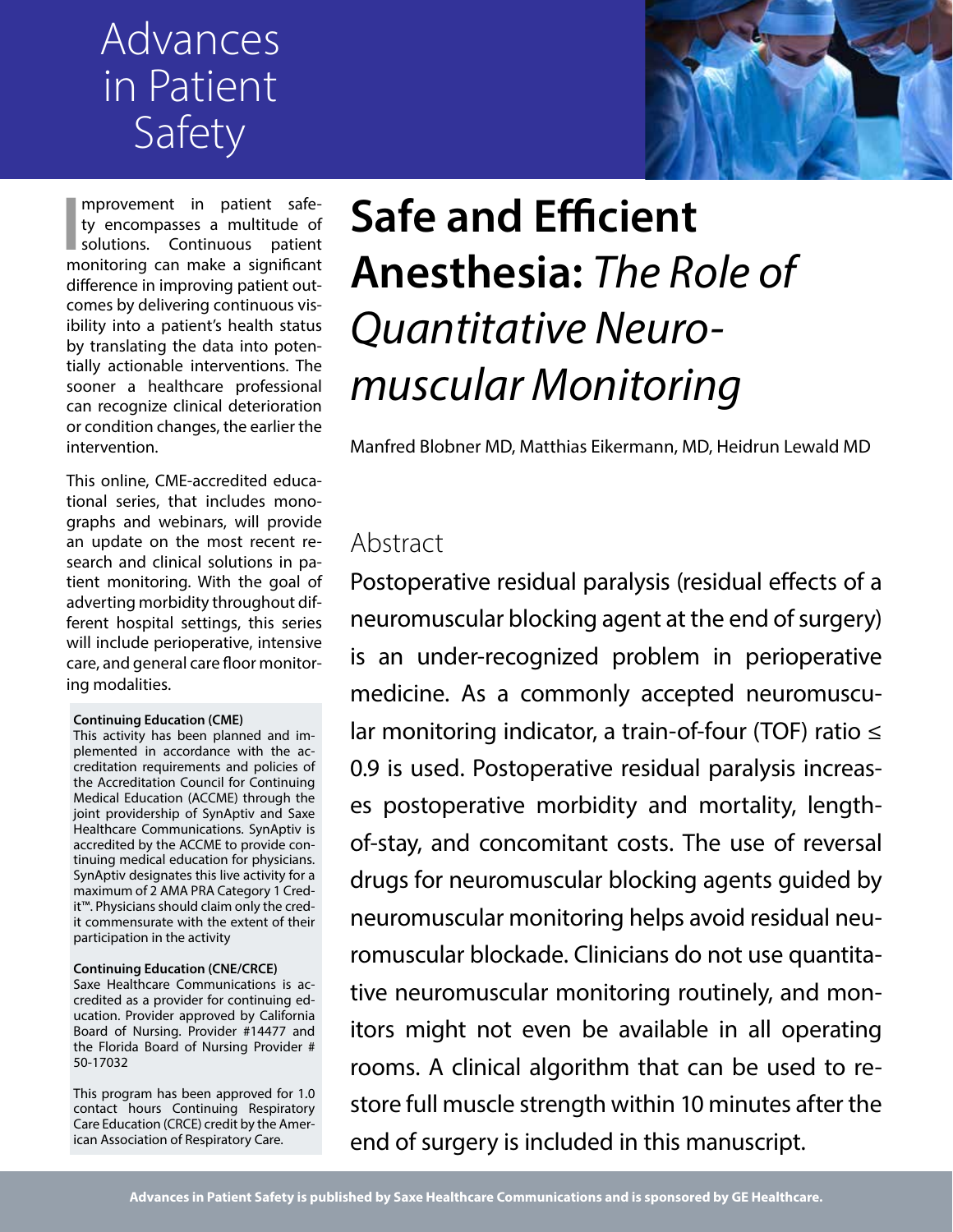#### **Introduction**

Muscle relaxants are routinely used to improve intubating conditions, $1$  to decrease the risk of patients' laryngeal trauma,<sup>2</sup> and to improve surgical conditions.<sup>3-6</sup> Incomplete recovery from paralysis at the time of extubation, however, is a risk and is still widely ignored by many anesthetists. An obstruction of the upper airway<sup>7,8</sup> and a reduced hypoxic ventilatory response<sup>9</sup> are the leading clinical symptoms. Clinical studies show that a residual neuromuscular block at the end of anesthesia increases the incidence of critical respiratory events in the post anesthesia care unit.<sup>10-12</sup> Observational trials<sup>13</sup> as well as database analyses<sup>14-16</sup> reveal an association between management of neuromuscular function and the risk of postoperative pulmonary complications, coma, and mortality.

This manuscript covers the importance of neuromuscular blocking agents in the concept of balanced anesthesia, incidence and complications of post-operative residual paralysis reversal agents and appropriate dosing, and techniques of neuromuscular monitoring. Finally, a clinical algorithm will be introduced, based on the assumption that any concept to avoid residual paralysis must work within the time frame in which emergence from anesthesia normally can be managed, i.e., 10 min. The algorithm, suitable for every non-depolarizing neuromuscular blocking agent, is characterized by using quantitative neuromuscular monitoring. We also describe strategies for implementation of quality improvement programs for better management of neuromuscular transmission, which we believe could help improve postoperative respiratory outcomes.

#### **Neuromuscular monitoring**

The basic principle for preventing residual neuromuscular block is quantitative

neuromuscular monitoring. The nerve is transcutaneously stimulated with the train-offour (TOF) or post-tetanic count (PTC) pattern depending on the depth of the neuromuscular block. Clinically, stimulation of the ulnar nerve and measurement of the elicited muscle contraction of the thenar via the thumb is mostly performed. TOF stimulation allows counting of the number of elicited muscle contractions (Train-of-count = TOFC) and the calculation of the ratio of the fourth to the first twitch response (TOFR).

The basic principle for preventing residual neuromuscular block is quantitative neuromuscular monitoring.

Visual or tactile assessment of the twitch responses is encompassed as qualitative neuromuscular monitoring. The result is therefore subjective and dependent on the anesthetist. A residual neuromuscular block of TOFR > 0.4 cannot be reliably detected even by an experienced anesthetist.17

Quantitative assessment of the train-of-four fade by neuromuscular transmission monitoring is the only suitable method to identify low but clinically meaningful levels of residual neuromuscular block.10 Mechanical techniques such as mechanomyography, acceleromyography (AMG), and kinemyography (KMG) are measuring twitch responses related to the muscle contraction, such as force, acceleration, or velocity. Electromyography (EMG) is measuring the compound muscle action potential. All techniques must be calibrated to increase the reliability of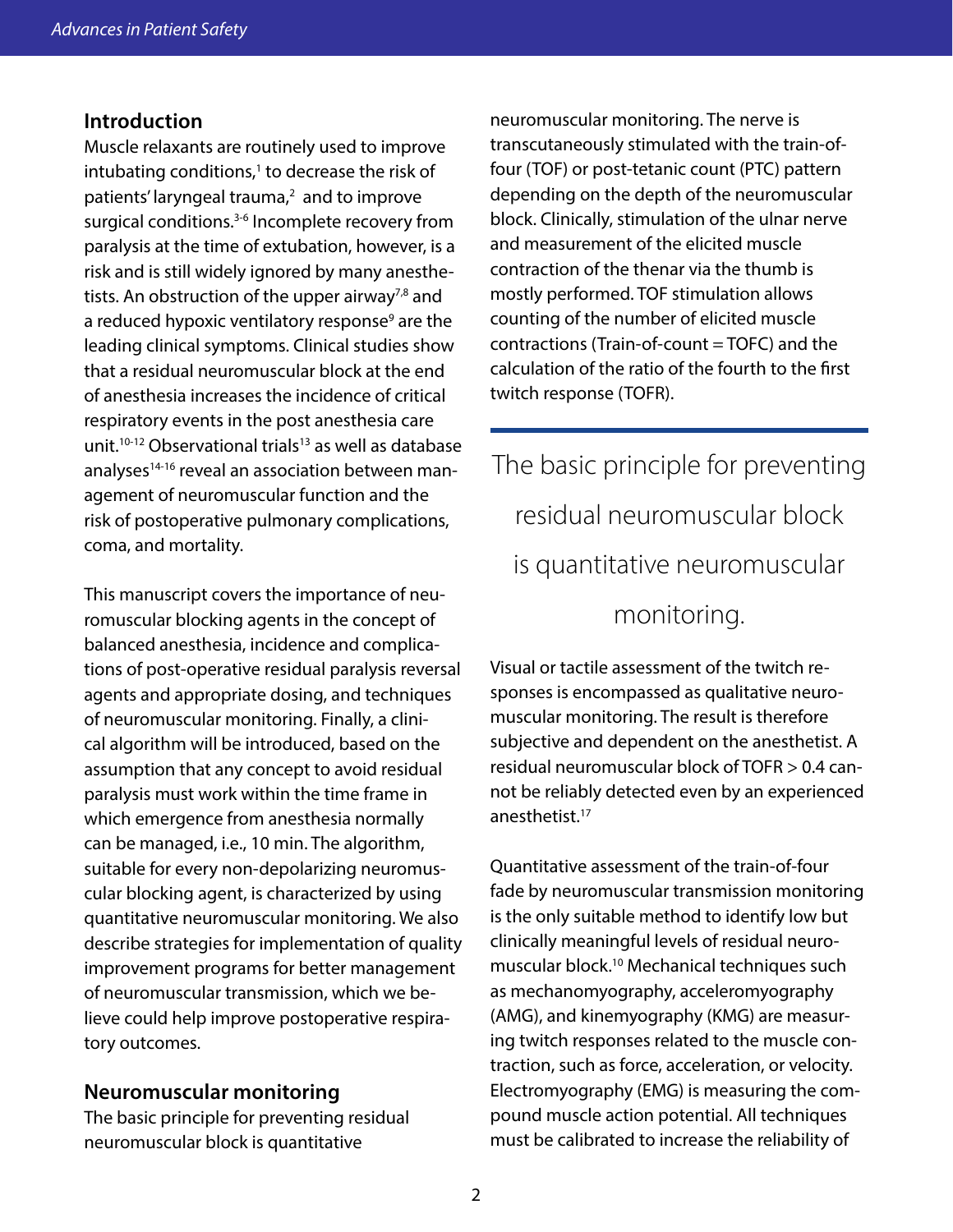the measurement. Calibration includes identification of the optimal supramaximal stimulation current and ensures optimal signal to noise ratio.18 Historically, mechanomyography was the gold standard for measuring neuromuscular function. It is however accident-sensitive and therefore not feasible for everyday intraoperative use. Today, no mechanomyographic device is commercially available. In clinical settings the most common quantitative monitoring device is AMG. It measures the acceleration of the thumb with a piezo-electric wafer fixed on the distal phalanx. Since the acceleration is linearly related to the contraction force due to Newton's second law, AMG is a mechanical method. AMG data have an idiosyncrasy of unknown reason, i.e. the control TOFR is commonly >1.0, sometimes up to 1.4 and even higher.<sup>19</sup> Therefore, AMG devices additionally require normalization of the TOFR to overcome this issue, i.e. the TOFR has to recover to at least 90% of the baseline TOFR measured before giving a neuromuscular blocking drug.19,20 Since normalization is not included in the software of any acceleromyograph, anesthesiologists must do it manually.19 Unfortunately, some AMG devices do not display raw TOFR values. Some limit the displayed values to 1.0, others switch their TOFR calculation at  $T4/T1 > 1.0$  to  $T4/T2.21$  Irrespectively, reliance on AMG may be limited by any of these approaches. Further limitations are related to the need for a stable preload, free mobility of the thumb, and fixation of the hand. New triaxial or 3-dimensional transducers may resolve some of these limitations but have still not been validated against EMG or mechanomyography.

EMG is less common although it is considered as an alternative gold standard due to its high correlation with mechanomyography.<sup>22</sup> The electrical twitch response of muscle measured with EMG is not affected by changes in muscle contractility. Therefore, the thumb needs neither preload, nor free mobility, and the hand needs no immobilization. Furthermore, the

electric twitch response seems to be less sensitive to hyperthermia than muscle contraction.<sup>23</sup>

# **Clinical assessment of neuromuscular function**

Despite the overwhelming evidence of the benefits of neuromuscular monitoring, many anesthesia providers still use less reliable methods for evaluating neuromuscular function in anesthetized or recently extubated and uncooperative patients. The ability to lift the head, a firm handshake or a sufficient minute ventilation of an intubated patient are often erroneously misinterpreted as adequate recovery from neuromuscular block. Patients can have normal tidal volume despite a TOFR below 0.1, even normal vital capacity despite a  $TOFR =$ 0.6,<sup>24</sup> and can lift their heads for 5 seconds at a TOFR = 0.3.25 Clinical tests used to detect residual neuromuscular block should therefore not be considered an option in patient-safety focused anesthesia.

Despite the overwhelming evidence of the benefits of neuromuscular monitoring, many anesthesia providers still use less reliable methods for evaluating neuromuscular function

# **Definition of residual neuromuscular block**

The first threshold for acceptable recovery was set at a TOFR > 0.7 based on a study in healthy volunteers, who had normal vital capacity, inspiratory force, and peak expiratory flow rate at that value.<sup>24</sup> Two decades later the level of acceptable recovery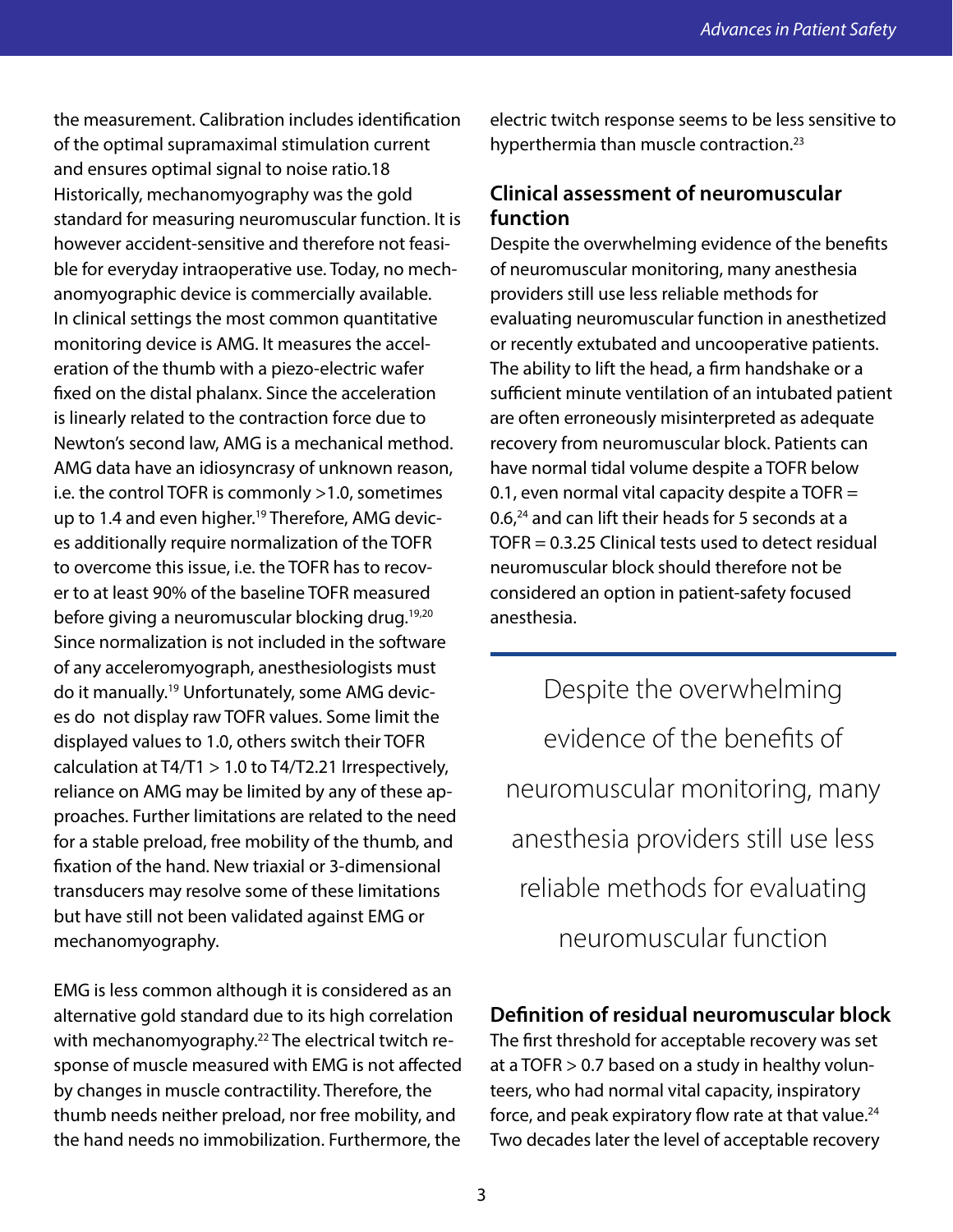had to be increased to 0.9 based on several observations demonstrating subjective weakness,<sup>26</sup> decreased hypoxic ventilatory response,<sup>9</sup> impaired protective airway reflexes, $27,28$  and upper airway obstruction<sup>29</sup> at TOFRs between 0.7 and 0.9. More recently it was suggested that a TOFR of unity might be even better, especially if neuromuscular function is monitored by AMG.<sup>8</sup>

#### **Incidence of residual neuromuscular block**

In one of the first published reports on post-operative residual paralysis, Viby-Mogensen and colleagues found an incidence of 42% of patients with TOFR < 0.7.30 When some years later the level of sufficient recovery was set to TOFR  $\geq$  0.9, the incidence was up to  $83\%$ ,<sup>31</sup> but varies greatly amongst studies depending on the choice of muscle relaxant,<sup>12,31,32</sup> the technique of neuromuscular monitoring,<sup>33</sup> the use of reversal drugs, 32, 34 the duration of surgery,34,35 and the amount of incremental doses.36,37 Older age appears to be a risk factor of residual NMBA; a recent study conducted in the USA reported an incidence of residual NMBA in the PACU even after administration of intermediate acting NMBA of 57.7% in elderly patients.<sup>38</sup>

#### **Reversal of neuromuscular block**

There are two options to reach a sufficient TOFR > 0.9: wait for spontaneous recovery or pharmacological reversal. Waiting until the patients' neuromuscular function has recovered spontaneously is a safe but seldom used option. Reversal can be done either by acetylcholine esterase inhibitors, such as pyridostigmine or neostigmine or by sugammadex. Acetylcholine esterase inhibitors increase the amount of acetylcholine in the synaptic cleft by inhibition of its hydrolysis. Complete inhibition of the acetylcholine esterase results in a maximally increased acetylcholine concentration in the synaptic cleft. If this concentration is not sufficient to counteract the competitive inhibition by the muscle relaxant, a residual neuromuscular block is still

present. Increments of the acetylcholine esterase inhibitor do not act (ceiling effect). Therefore, acetylcholine esterase inhibitors are effective to reverse shallow or minimal residual blocks only (Table 1).<sup>39-42</sup> Table 1: Depth of block according to the consensus statement of neuromuscular monitoring<sup>22</sup> and dose recommendations according to several dose finding studies for neostigmine $39-42$  and sugammadex39,40,43,44. Qualitative neuromuscular monitoring cannot determine a TOFR. In these patients the lowest dose of sugammadex is 1 mg/kg and for neostigmine 40 µg/kg.

Quantitative neuromuscular monitoring is the only way to detect and quantify residual neuromuscular blocks.

\*These doses have been determined in dose-finding studies, were however not tested in comparative clinical trials. They are not recommended by the manufacturer. Please note that the use of low-dose sugammadex has been questioned, since elderly patients are at greater risk for recurarization and residual muscle paralysis when low-dose sugammadex is administered.

Sugammadex, a modified cyclodextrine, encapsulates steroidal muscle relaxants in a 1:1 relation. The complex is renally excreted. Sugammadex is, therefore, able to reverse any depth of neuromuscular block.39,40,43,44,46,47 Sugammadex is dosed according to the degree of residual neuromuscular block (see Table 1).

# **How to avoid residual neuromuscular block**

Every drug should only be given if necessary. Ac-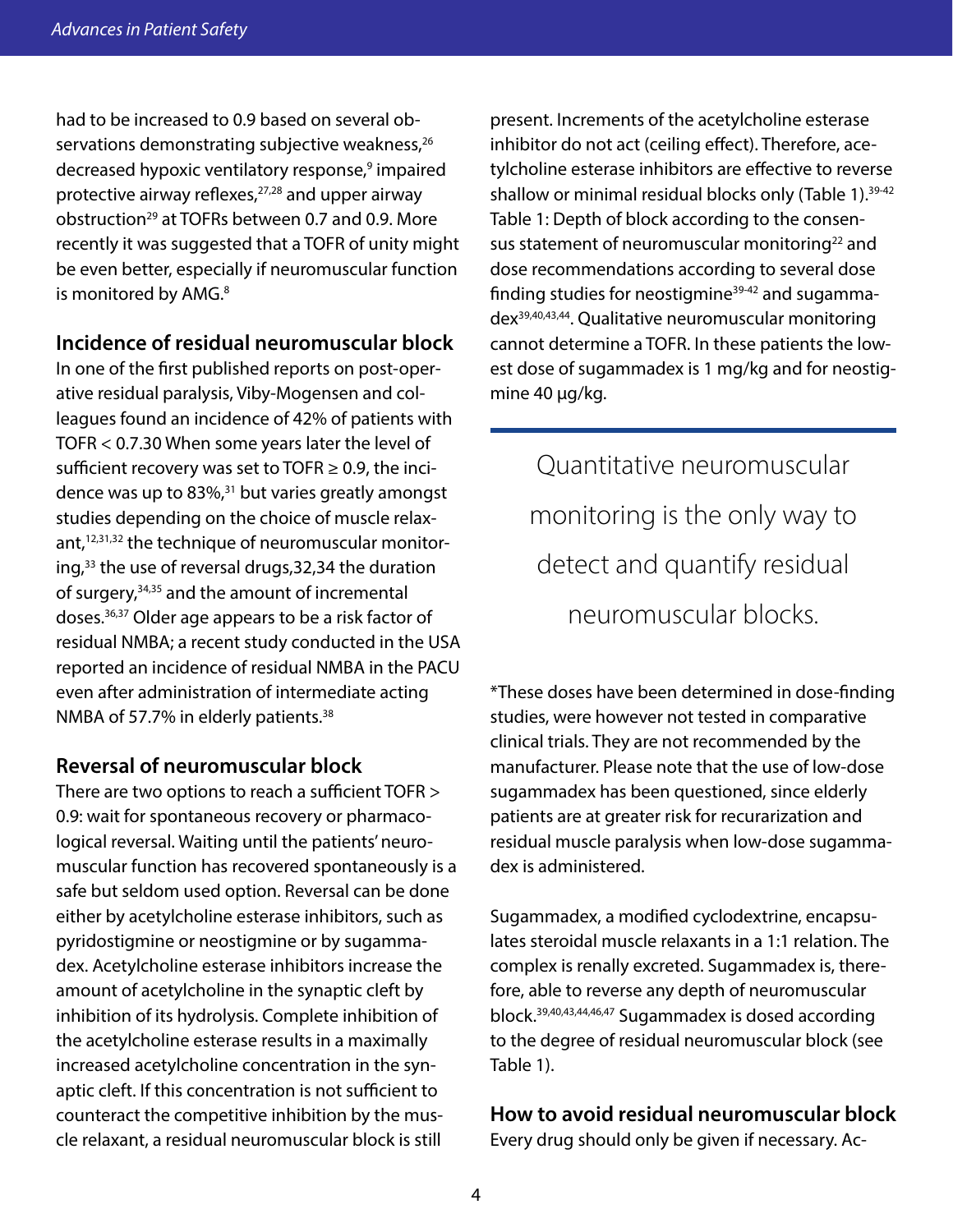cordingly, the easiest strategy to avoid residual neuromuscular blocks, therefore, is to avoid using muscle relaxants. If ventilation of the patient can be achieved with a supraglottic airway device, which does not require a muscle relaxant for placement, this technique should be preferred.13 Furthermore, not every operation necessitates a neuromuscular block.

If omission of muscle relaxants is not a solution for a particular patient or surgery, anesthetists need a method to avoid residual neuromuscular blockade. Therefore, titrating the depth of the neuromuscular block based on surgical needs is increasingly recognized as an appropriate methodology in these patients. By doing so, however, we recommend a strategy to avoid a residual neuromuscular block based on quantitative neuromuscular monitoring during the complete course of anesthesia - from induction to emergence - and reversal of a residual neuromuscular block if necessary. Based on published data we developed a feasible clinical algorithm to minimize residual neuromuscular block while maintaining the

current workflow in the operating room.<sup>48</sup> The clinical algorithm makes the following assumptions:

- Muscle relaxants are a component of a modern balanced anesthesia.
- Every depth of neuromuscular block by every neuromuscular blocking agent is included.
- Undetected and untreated residual neuromuscular blocks are unpleasant and potentially harmful for the patient.
- Reversal drugs have side effects. Therefore, there is the need for a clear indication and appropriate dosing.
- The effects of reversal drugs must be controlled.
- Since emergence from anesthesia takes roughly 10 minutes, the algorithm to avoid residual neuromuscular block has to work within this time frame.

Algorithm to avoid residual neuromuscular blocks based on quantitative neuromuscular monitoring (Figure 1)

| <b>Depth of Block</b>      | Quantitative<br><b>Measurement</b> | <b>Neostigmine</b> | <b>Sugammadex</b> |
|----------------------------|------------------------------------|--------------------|-------------------|
| Complete block             | $PTC = 0$                          | Not effective      | 16 mg/kg          |
| Deep block                 | $PTC \geq 1$                       | Not effective      | 4 mg/kg           |
| Moderate block             | TOFC: $1 - 3$                      | Not effective      | 2 mg/kg           |
| Shallow block              | $TOFC = 4$<br>TOFR < 0.2           | 50 – 70 μg/kg      | $1* - 2$ mg/kg    |
| Shallow / minimal<br>block | TOFR $0.2 - 0.5$                   | $40 \mu g/kg$      | $0.75*-2$ mg/kg   |
| Minimal block              | TOFR: $0.5 - 0.7$                  | $20 \mu g/kg$      | $0.25*-2$ mg/kg   |
| Minimal block              | TOFR: 0.7 - 0.9                    | $10 \mu g/kg$      |                   |

Table 1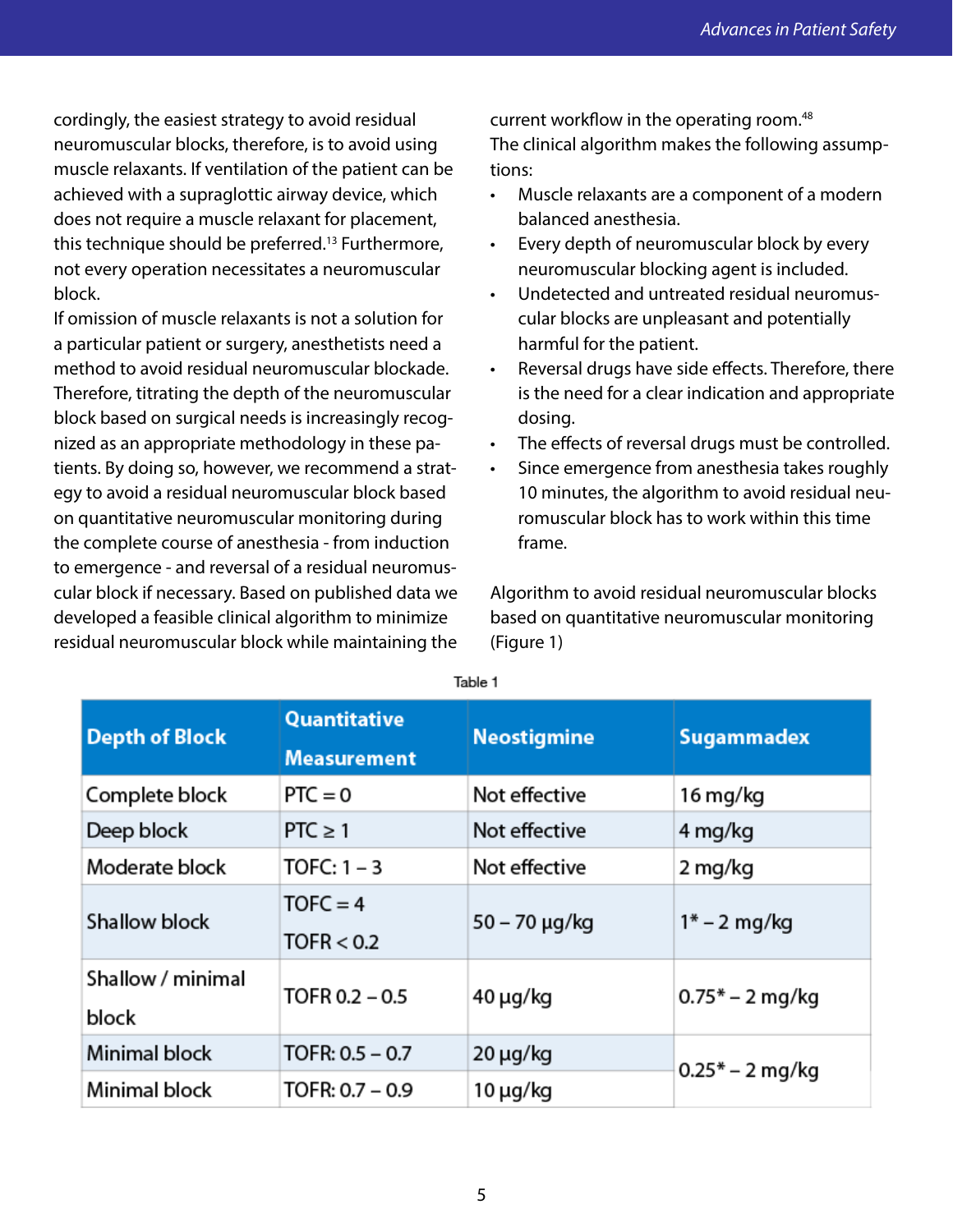

#### **Figure 1: Algorithm to help avoid residual neuromuscular block**

Await spontaneous recovery. At a TOFR < 0.5, the goal to reverse a residual block within 10 minutes will most probably not met. Depending on local and organizational circumstances spontaneous recovery can be awaited in the OR, induction room, PACU, or intensive care unit.

check indication for sugammadex. Aside from proof of neuromuscular block consider:

- contraindications for sugammadex
- sugammadex is only suitable for reversing steroidal muscle relaxants

Sugammadex doses for quantitative neuromuscular monitoring (see Table 1)

check indication for neostigmine. Aside from proof of neuromuscular block consider:

- contraindications for neostigmine
- maximum dose for neostigmine is 70 µg/kg
- little effect in reversing mivacurium

Quantitative neuromuscular monitoring is the only way to detect and quantify residual neuromuscular blocks. At a TOFR above 0.9 the patient has sufficiently recovered from his neuromuscular block and in most cases can be safely extubated. At TOFR ≤ 0.9, residual neuromuscular blockade is present and

has to be treated. This can be done either by simply waiting or giving the patient a reversal drug. At a TOFR < 0.5 spontaneous recovery will delay extubation for at least 10 minutes.40 Drug and dose when opting for pharmacological reversal is dependent on the measured TOFR and the used neuromuscular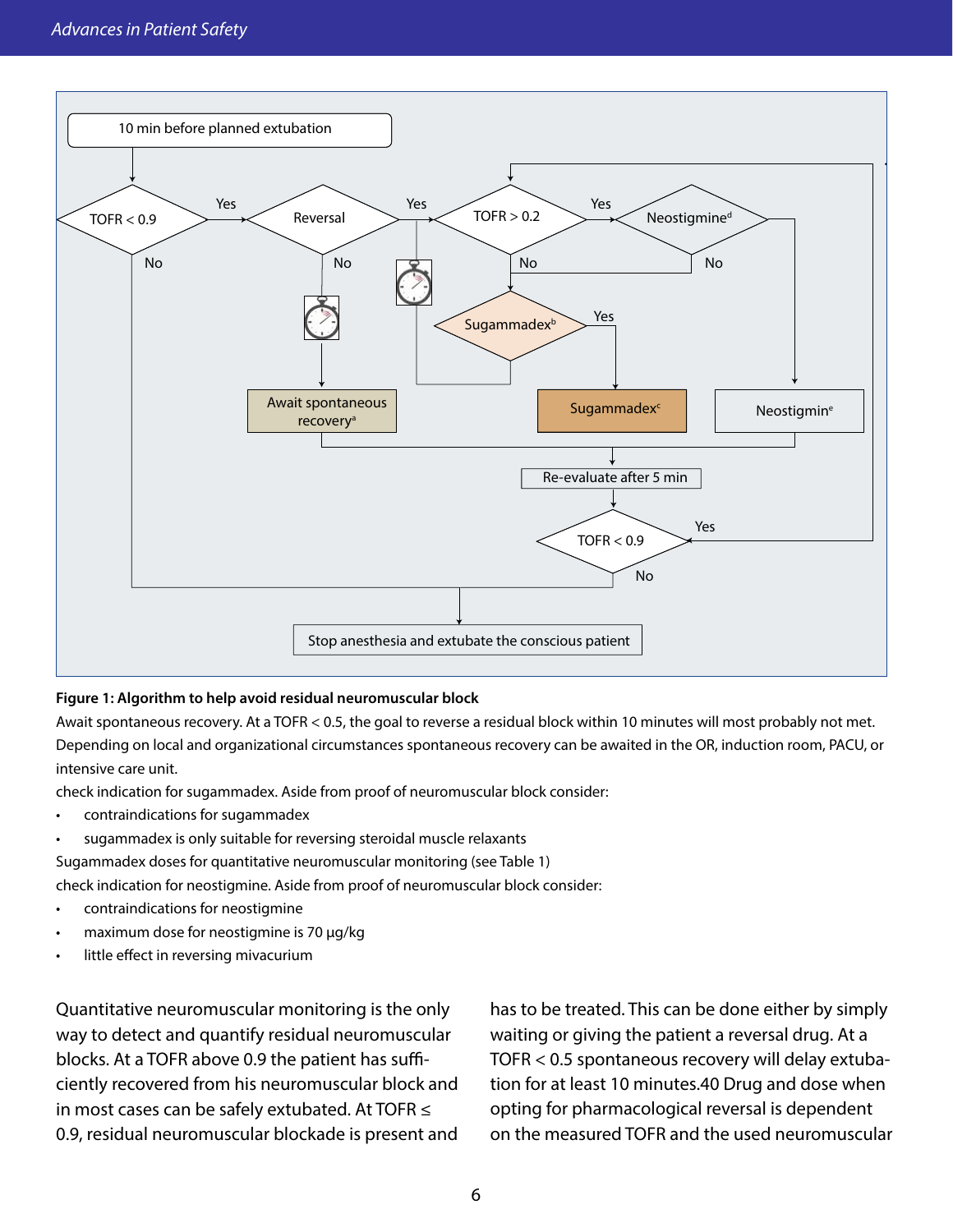blocking agent. Because of the ceiling effect, reversal with neostigmine is recommended at a TOFR > 0.2 (Table 1). If neuromuscular recovery is too slow within the first 5 minutes, an additional dose of neostigmine up to the maximum dose of 70 µg/kg can be considered to achieve maximum inhibition of cholinesterase<sup>49</sup>

If the TOFR is below 0.2 at the time of reversal or if contraindications against neostigmine are present, sugammadex can reverse any rocuronium or vecuronium induced neuromuscular block (Table 1). Reversal with sugammadex is also possible in case of incomplete recovery after neostigmine.<sup>50</sup> Importantly, complete recovery has to be controlled for at least 5 min.

#### **Comparative assessment of the algorithm**

The goal of the proposed algorithm is to avoid any residual neuromuscular block with therapeutic concepts based on neuromuscular monitoring and a rational use of muscle relaxant reversers. Neuromuscular monitoring by itself, however, does not reduce the complications of residual neuromuscular block.13,15 On the other hand, without neuromuscular monitoring, anesthetists do not have a rational base to decide which reversal agent and which dose is appropriate. Furthermore, without neuromuscular monitoring an area of uncertainty remains after administration of reversal agents, which cannot be solved with routine or liberal administration of reversal agents.51

The algorithm allows the perception of any residual neuromuscular block, especially those with TOFR between 0.4 and 0.9. Additionally, quantitative monitoring allows dose adaptions of the reversal agents to the actual depth of block. Importantly, quantitative neuromuscular monitoring can indicate complete neuromuscular recovery with a TOFR > 0.9. The strength of quantitative neuromuscular monitoring is the proof of full recovery and the measurement of the degree of residual block. Taken together it allows the anesthetist to adapt the reversal drugs to the respective residual block, using neostigmine as well as Sugammadex (Table 1). Furthermore, quantitative neuromuscular monitoring indicates when neostigmine does not have a realistic chance to provide neuromuscular recovery within 10 min, i.e. at TOFR  $< 0.2$  even at a dose of 70  $\mu$ g/kg.52 lt also allows significantly smaller doses of neostigmine of 10-20 µg/kg at residual blocks with TOFR > 0.5,<sup>41,42</sup> as the success of this measure can be controlled and corrected if necessary.

The goal of the proposed algorithm is to avoid any residual neuromuscular block with therapeutic concepts based on neuromuscular monitoring and a rational use of muscle relaxant

#### reversers.

The final remaining question is which neuromuscular monitoring technique should be preferred, especially since AMG seems to overestimate the degree of neuromuscular recovery.53 It has therefore been suggested to increase the acceleromyographic level of full recovery to a TOFR = 1.0.20 Efficient use of EMG, correctly placed, may greatly enhance the ability to guarantee complete recovery from neuromuscular block, to estimate the optimal dose of reversal agents, and to enhance patient throughput in a cost-effective manner.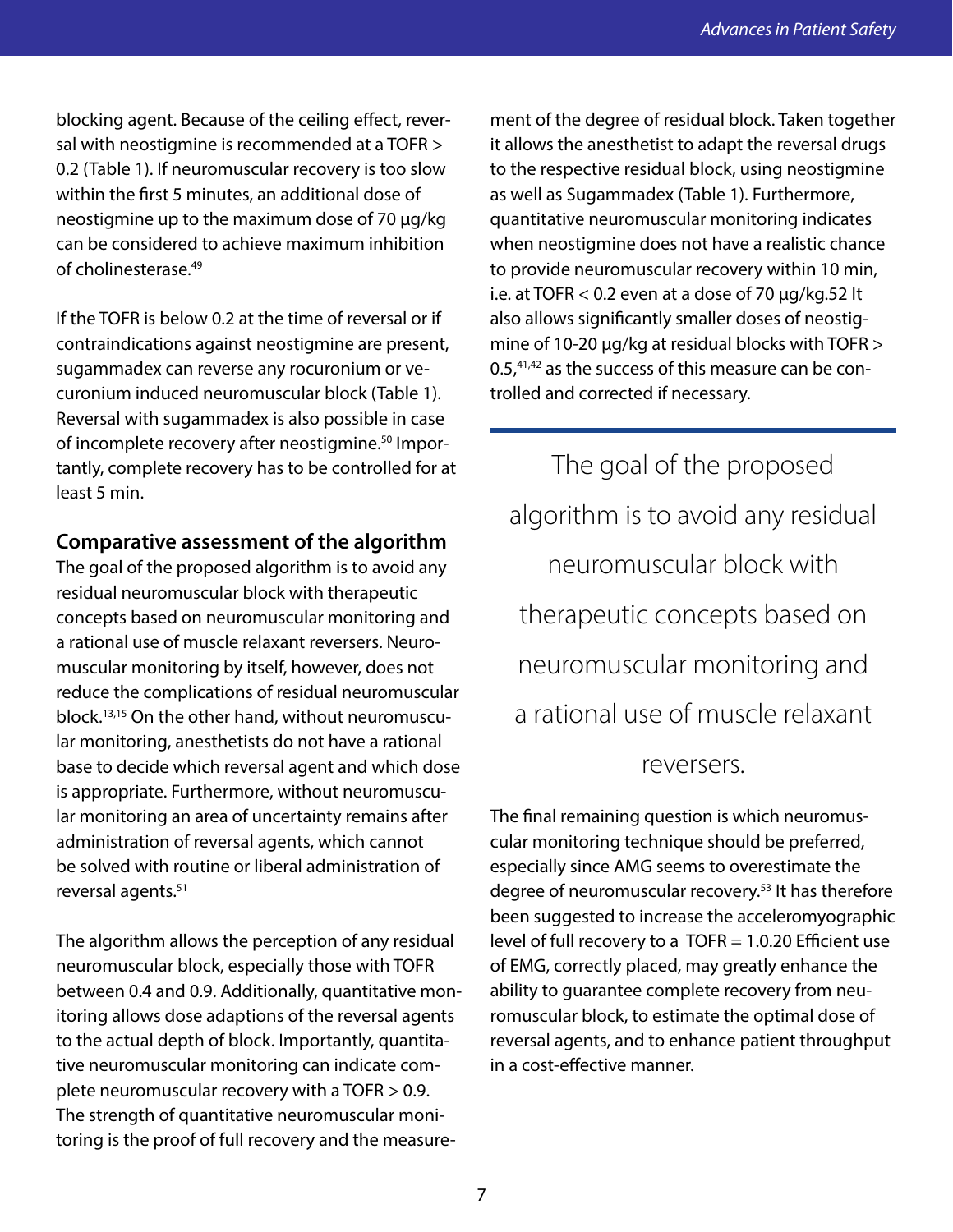# **Implementation of a new algorithm into clinical practice**

Healthcare administrators and hospital systems often implement new guidelines to improve physician practices and patient outcomes. However, the efficacies of these initiatives is often poor, since a cultural change needs to be achieved. Todd and colleagues reported the outcomes of a sustained educational effort, which included a series of surveys of residual neuromuscular block, case discussions and literature review over the course of two years following the introduction of quantitative TOF monitors to the operating room.<sup>54</sup> Studies have shown that multifaceted approaches are superior to single interventions.55,56 We have recently demonstrated at the Massachusetts General Hospital in Boston that a bundled intervention to optimize the use of reversal agents improved relevant postoperative respiratory outcomes.<sup>57</sup> The clinical setting in which anesthesia is administered offers the opportunity to use changes in the practice environment as a strategy to influence clinician behavior. Thus, we suggest based on our observations made in the USA, that any quality improvement such as the one discussed in this article needs to be locally discussed, probably somewhat modified, and rigorously implemented.<sup>58</sup>

# **Conclusion**

Residual neuromuscular block poses an unnecessary threat to patients. The basic principle for preventing residual neuromuscular block is quantitative neuromuscular monitoring. Three methods of neuromuscular monitoring have been addressed in this paper, including AMG, KMG and EMG. All techniques must be calibrated to increase the reliability of the measurement. In clinical settings, the most common quantitative monitoring device is AMG, however while EMG is less common, it is considered as an alternative gold standard due to its high agreement with mechanomyography.

However, neither neuromuscular monitoring nor reversal agents by themselves can prevent residual neuromuscular block. A combination of both neuromuscular monitoring and reversal agents, in terms of an algorithm can reduce incidence and severity of this unwanted anesthetic complication. We provided an algorithm using quantitative neuromuscular monitoring, to help reliably detect and reverse a possible residual neuromuscular block depending on the clinical situation.

In clinical settings, the most common quantitative monitoring device is AMG, however while EMG is less common, it is considered as an alternative gold standard due to its high agreement with mechanomyography.

## **References**

- 1. Lundstrom LH, Duez CHV, Norskov AK, Rosenstock CV, Thomsen JL, Moller AM, Strande S, Wetterslev J. Effects of avoidance or use of neuromuscular blocking agents on outcomes in tracheal intubation: a Cochrane systematic review. *Br J Anaesth* 2018;120:1381-93.
- 2. Mencke T, Echternach M, Kleinschmidt S, Lux P, Barth V, Plinkert PK, Fuchs-Buder T. Laryngeal morbidity and quality of tracheal intubation: a randomized controlled trial. *Anesthesiology* 2003;98:1049-56.
- 3. Torensma B, Martini CH, Boon M, Olofsen E, In 't Veld B, Liem RS, Knook MT, Swank DJ, Dahan A. Deep Neuromuscular block improves surgical conditions during bariatric surgery and reduces postoperative pain: a randomized double blind controlled trial. *PLoS One* 2016;11:e0167907.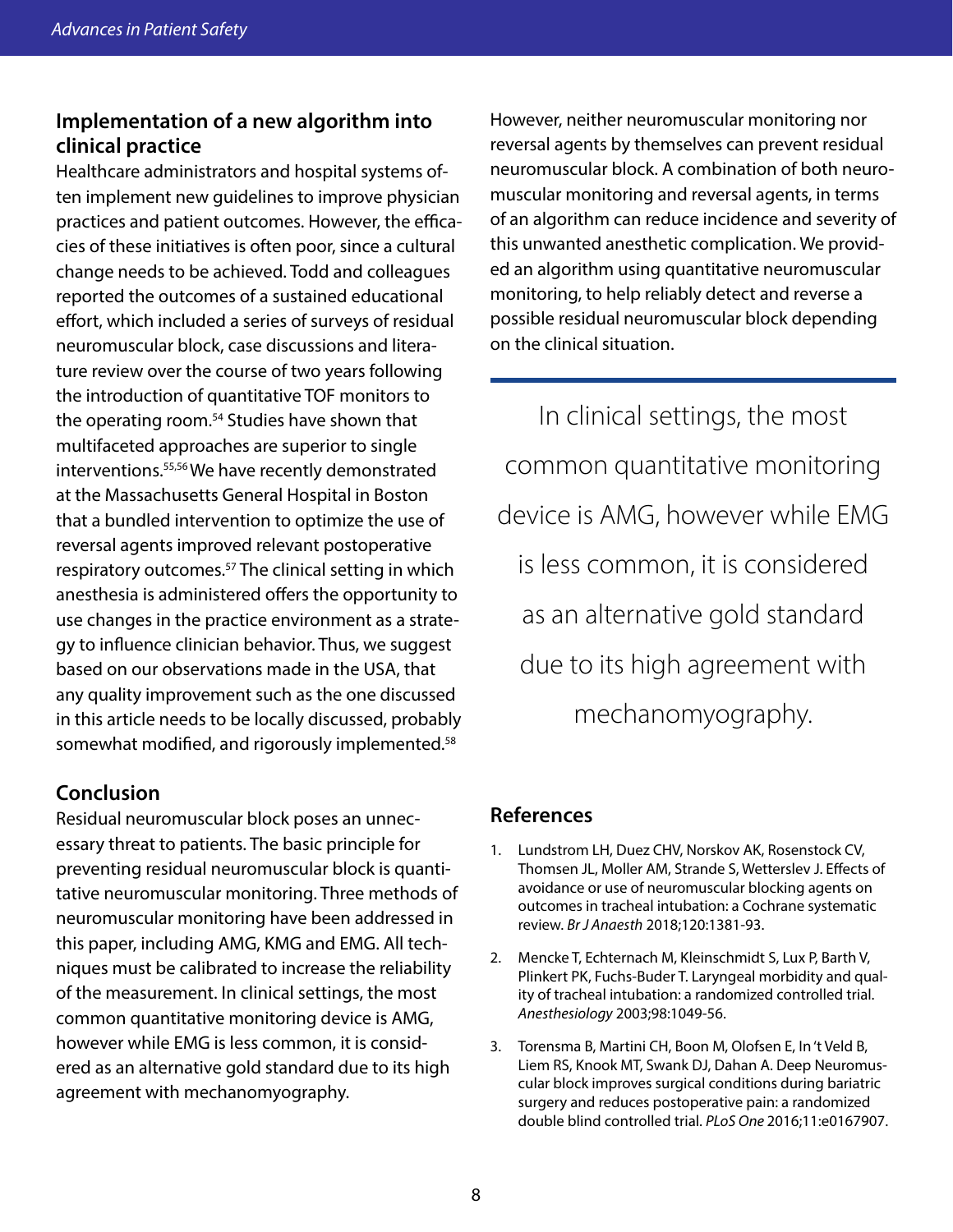- 4. Blobner M, Frick CG, Stauble RB, Feussner H, Schaller SJ, Unterbuchner C, Lingg C, Geisler M, Fink H. Neuromuscular blockade improves surgical conditions (NISCO). *Surg Endosc* 2015;29:627-36.
- 5. Veelo DP, Gisbertz SS, Binnekade JM, Hannivoort RA, Bosman JA, Geerts BF, Blobner M, van Berge Henegouwen MI, Hollmann MW. On-demand versus continuous rocuronium infusion for deep neuromuscular relaxation in patients undergoing thoraco-laparoscopic esophagectomy: a randomized-controlled clinical trial (DEPTH). *Can J Anaesth* 2019.
- 6. Rosenberg J, Herring WJ, Blobner M, et al. Deep Neuromuscular Blockade Improves Laparoscopic Surgical Conditions: A Randomized, Controlled Study. *Adv Ther* 2017;34:925-36.
- 7. Herbstreit F, Peters J, Eikermann M. Impaired upper airway integrity by residual neuromuscular blockade: increased airway collapsibility and blunted genioglossus muscle activity in response to negative pharyngeal pressure. *Anesthesiology* 2009;110:1253-60.
- 8. Eikermann M, Groeben H, Husing J, Peters J. Accelerometry of adductor pollicis muscle predicts recovery of respiratory function from neuromuscular blockade. *Anesthesiology* 2003;98:1333-7.
- 9. Eriksson LI, Sato M, Severinghaus JW. Effect of a vecuronium-induced partial neuromuscular block on hypoxic ventilatory response. *Anesthesiology* 1993;78:693-9.
- 10. Murphy GS, Szokol JW, Marymont JH, Greenberg SB, Avram MJ, Vender JS. Residual neuromuscular blockade and critical respiratory events in the postanesthesia care unit. *Anesth Analg* 2008;107:130-7.
- 11. Bissinger U, Schimek F, Lenz G. Postoperative residual paralysis and respiratory status: a comparative study of pancuronium and vecuronium. *Physiol Res* 2000;49:455-62.
- 12. Berg H, Roed J, Viby-Mogensen J, Mortensen CR, Engbaek J, Skovgaard LT, Krintel JJ. Residual neuromuscular block is a risk factor for postoperative pulmonary complications. A prospective, randomised, and blinded study of postoperative pulmonary complications after atracurium, vecuronium and pancuronium. *Acta Anaesthesiol Scand* 1997;41:1095-103.
- 13. Kirmeier E, Eriksson LI, Lewald H, Jonsson Fagerlund M, Hoeft A, Hollmann M, Meistelman C, Hunter JM, Ulm K, Blobner M. Post-anaesthesia pulmonary complications after use of muscle relaxants (POPULAR): a multicentre, prospective observational study. *The Lancet Respiratory Medicine* 2019;7:129-40.
- 14. Bulka CM, Terekhov MA, Martin BJ, Dmochowski RR, Hayes RM, Ehrenfeld JM. Nondepolarizing neuromuscular blocking agents, reversal, and risk of postoperative pneumonia. *Anesthesiology* 2016;125:647-55.
- 15. Grosse-Sundrup M, Henneman JP, Sandberg WS, Bateman BT, Uribe JV, Nguyen NT, Ehrenfeld JM, Martinez EA, Kurth T, Eikermann M. Intermediate acting non-depolarizing neuromuscular blocking agents and risk of postoperative respiratory complications: prospective propensity score matched cohort study. *BMJ* 2012;345:e6329.
- 16. Arbous MS, Meursing AEE, van Kleef JW, de Lange JJ, Spoormans HHAJM, Touw P, Werner FM, Grobbee DE. Impact of anesthesia management characteristics on severe morbidity and mortality. *Anesthesiology* 2005;102:257-68; quiz 491-2.
- 17. Viby-Mogensen J, Jensen NH, Engbaek J, Ording H, Skovgaard LT, Chraemmer-Jorgensen B. Tactile and visual evaluation of the response to train-of-four nerve stimulation. *Anesthesiology* 1985;63:440-3.
- 18. Fuchs-Buder T, Claudius C, Skovgaard LT, Eriksson LI, Mirakhur RK, Viby-Mogensen J, th International Neuromuscular M. Good clinical research practice in pharmacodynamic studies of neuromuscular blocking agents II: the Stockholm revision. *Acta Anaesthesiol Scand* 2007;51:789-808.
- 19. Suzuki T, Fukano N, Kitajima O, Saeki S, Ogawa S. Normalization of acceleromyographic train-of-four ratio by baseline value for detecting residual neuromuscular block. *Br J Anaesth* 2006;96:44-7.
- 20. Capron F, Alla F, Hottier C, Meistelman C, Fuchs-Buder T. Can acceleromyography detect low levels of residual paralysis? A probability approach to detect a mechanomyographic train-of-four ratio of 0.9. *Anesthesiology* 2004;100:1119-24.
- 21. Murphy GS, Szokol JW, Avram MJ, Greenberg SB, Shear TD, Deshur M, Benson J, Newmark RL, Maher CE. Comparison of the TOFscan and the TOF-Watch SX during Recovery of neuromuscular function. *Anesthesiology* 2018;129:880-8.
- 22. Naguib M, Brull SJ, Kopman AF, Hunter JM, Fulesdi B, Arkes HR, Elstein A, Todd MM, Johnson KB. Consensus Statement on perioperative Use of neuromuscular monitoring. *Anesth Analg* 2018;127:71-80.
- 23. Kopman AF, Justo MD, Mallhi MU, Abara CE, Neuman GG. The influence of changes in hand temperature on the indirectly evoked electromyogram of the first dorsal interosseous muscle. *Can J Anaesth* 1995;42:1090-5.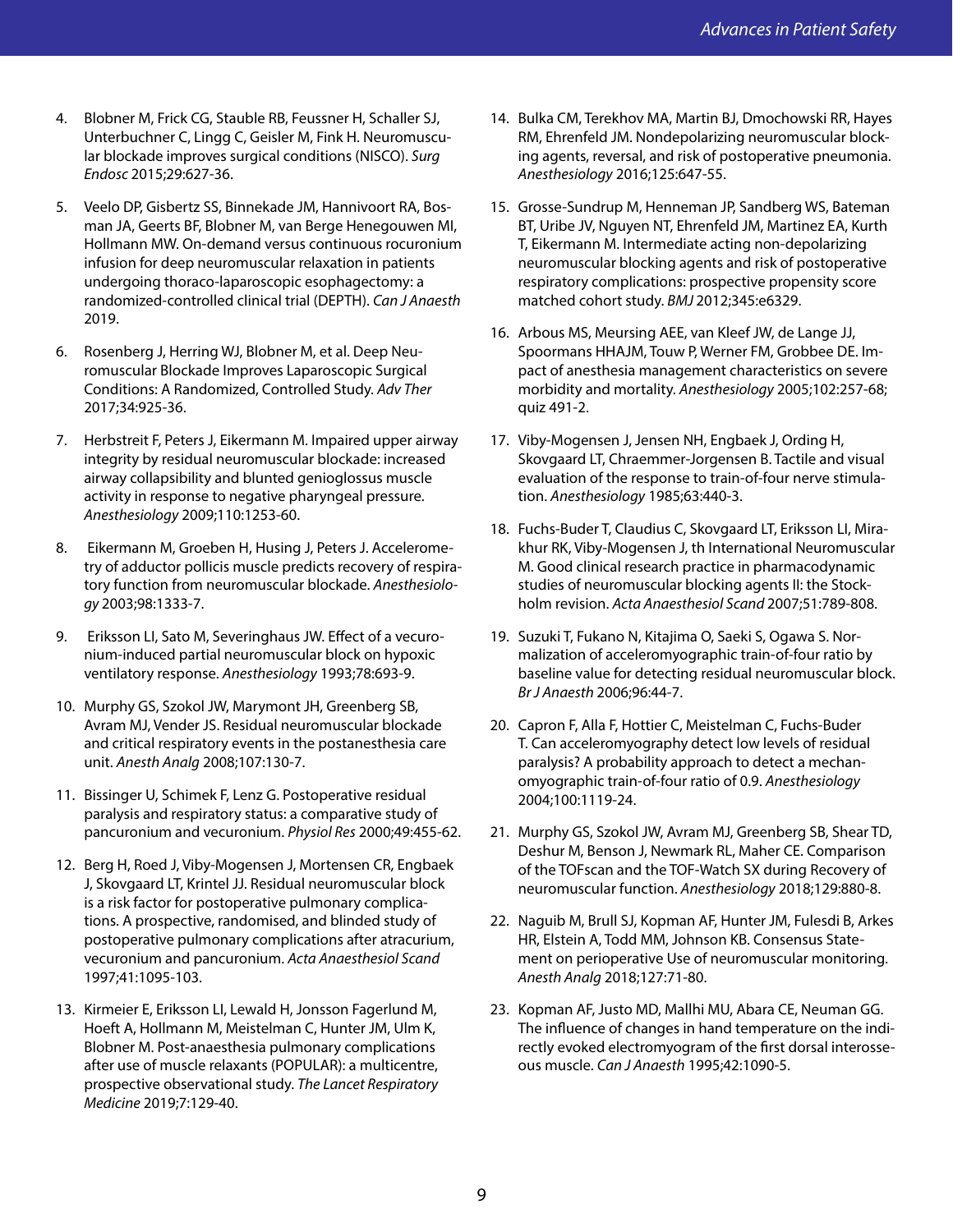- 24. Ali HH, Wilson RS, Savarese JJ, Kitz RJ. The effect of tubocurarine on indirectly elicited train-of-four muscle response and respiratory measurements in humans. *Br J Anaesth*  1975;47:570-4.
- 25. Unterbuchner C, Blobner M, Pühringer F, Janda M, Bischoff S, Bein B, Schmidt A, Ulm K, Pithamitsis V, Fink H. Development of an algorithm using clinical tests to avoid post-operative residual neuromuscular block. *BMC Anesthesiology* 2017;17:101.
- 26. Kopman AF, Yee PS, Neuman GG. Relationship of the train-of-four fade ratio to clinical signs and symptoms of residual paralysis in awake volunteers. *Anesthesiology* 1997;86:765-71.
- 27. Sundman E, Witt H, Olsson R, Ekberg O, Kuylenstierna R, Eriksson LI. The incidence and mechanisms of pharyngeal and upper esophageal dysfunction in partially paralyzed humans: pharyngeal videoradiography and simultaneous manometry after atracurium. *Anesthesiology* 2000;92:977- 84.
- 28. Eriksson LI, Sundman E, Olsson R, Nilsson L, Witt H, Ekberg O, Kuylenstierna R. Functional assessment of the pharynx at rest and during swallowing in partially paralyzed humans: simultaneous videomanometry and mechanomyography of awake human volunteers. *Anesthesiology* 1997;87:1035-43.
- 29. Eikermann M, Vogt FM, Herbstreit F, Vahid-Dastgerdi M, Zenge MO, Ochterbeck C, de Greiff A, Peters J. The predisposition to inspiratory upper airway collapse during partial neuromuscular blockade. *Am J Respir Crit Care Med* 2007;175:9-15.
- 30. Viby-Mogensen J, Chraemer Jorgensen B, Ording H. Residual Curarization in the Recovery Room. *Anesthesiology* 1979;50:539 - 41.
- 31. Murphy GS, Szokol JW, Franklin M, Marymont JH, Avram MJ, Vender JS. Postanesthesia care unit recovery times and neuromuscular blocking drugs: a prospective study of orthopedic surgical patients randomized to receive pancuronium or rocuronium. *Anesth Analg* 2004;98:193-200, table of contents.
- 32. Martinez-Ubieto J, Ortega-Lucea S, Pascual-Bellosta A, Arazo-Iglesias I, Gil-Bona J, Jimenez-Bernardo T, Munoz-Rodriguez L. Prospective study of residual neuromuscular block and postoperative respiratory complications in patients reversed with neostigmine versus sugammadex. *Minerva Anestesiol* 2016;82:735-42.
- 33. Murphy GS, Szokol JW, Marymont JH, Greenberg SB, Avram MJ, Vender JS, Nisman M. Intraoperative acceleromyographic monitoring reduces the risk of residual neuromuscular blockade and adverse respiratory events in the

postanesthesia care unit. *Anesthesiology* 2008;109:389-98.

- 34. Stewart PA, Liang SS, Li QS, Huang ML, Bilgin AB, Kim D, Phillips S. The impact of residual neuromuscular blockade, oversedation, and hypothermia on adverse respiratory events in a postanesthetic care unit: a prospective study of prevalence, predictors, and outcomes. *Anesth Analg* 2016;123:859-68.
- 35. Debaene B, Plaud B, Dilly M-P, Donati F. Residual paralysis in the PACU after a single intubating dose of nondepolarizing muscle relaxant with an intermediate duration of action. *Anesthesiology* 2003;98:1042-8.
- 36. Maybauer DM, Geldner G, Blobner M, Puhringer F, Hofmockel R, Rex C, Wulf HF, Eberhart L, Arndt C, Eikermann M. Incidence and duration of residual paralysis at the end of surgery after multiple administrations of cisatracurium and rocuronium. *Anaesthesia* 2007;62:12-7.
- 37. Fortier L-P, McKeen D, Turner K, de Médicis É, Warriner B, Jones PM, Chaput A, Pouliot J-F, Galarneau A. The RECITE Study: A Canadian prospective, multicenter study of the incidence and severity of residual neuromuscular blockade. *Anesthesia and Analgesia* 2015;121:366-72.
- 38. Murphy GS, Szokol JW, Avram MJ, Greenberg SB, Shear TD, Vender JS, Parikh KN, Patel SS, Patel A. Residual Neuromuscular Block in the Elderly: Incidence and Clinical Implications. *Anesthesiology* 2015;123:1322-36.
- 39. Kaufhold N, Schaller SJ, Stauble CG, Baumuller E, Ulm K, Blobner M, Fink H. Sugammadex and neostigmine dose-finding study for reversal of residual neuromuscular block at a train-of-four ratio of 0.2 (SUNDRO20)dagger. *Br J Anaesth* 2016;116:233-40.
- 40. Schaller SJ, Fink H, Ulm K, Blobner M. Sugammadex and neostigmine dose-finding study for reversal of shallow residual neuromuscular block. *Anesthesiology* 2010;113:1054-60.
- 41. Fuchs-Buder T, Baumann C, De Guis J, Guerci P, Meistelman C. Low-dose neostigmine to antagonise shallow atracurium neuromuscular block during inhalational anaesthesia: A randomised controlled trial. *Eur J Anaesthesiol* 2013;30:594-8.
- 42. Fuchs-Buder T, Meistelman C, Alla F, Grandjean A, Wuthrich Y, Donati F. Antagonism of low degrees of atracurium-induced neuromuscular blockade: dose-effect relationship for neostigmine. *Anesthesiology* 2010;112:34-40.
- 43. Sorgenfrei I, Norrild K, Larsen P, Stensballe J, Ostergaard D, Prins M, Viby-Mogensen J. Reversal of rocuronium-induced neuromuscular block by the selective relaxant binding agent sugammadex. A dose-finding and safety study. *Anesthesiology* 2006;104:667-74.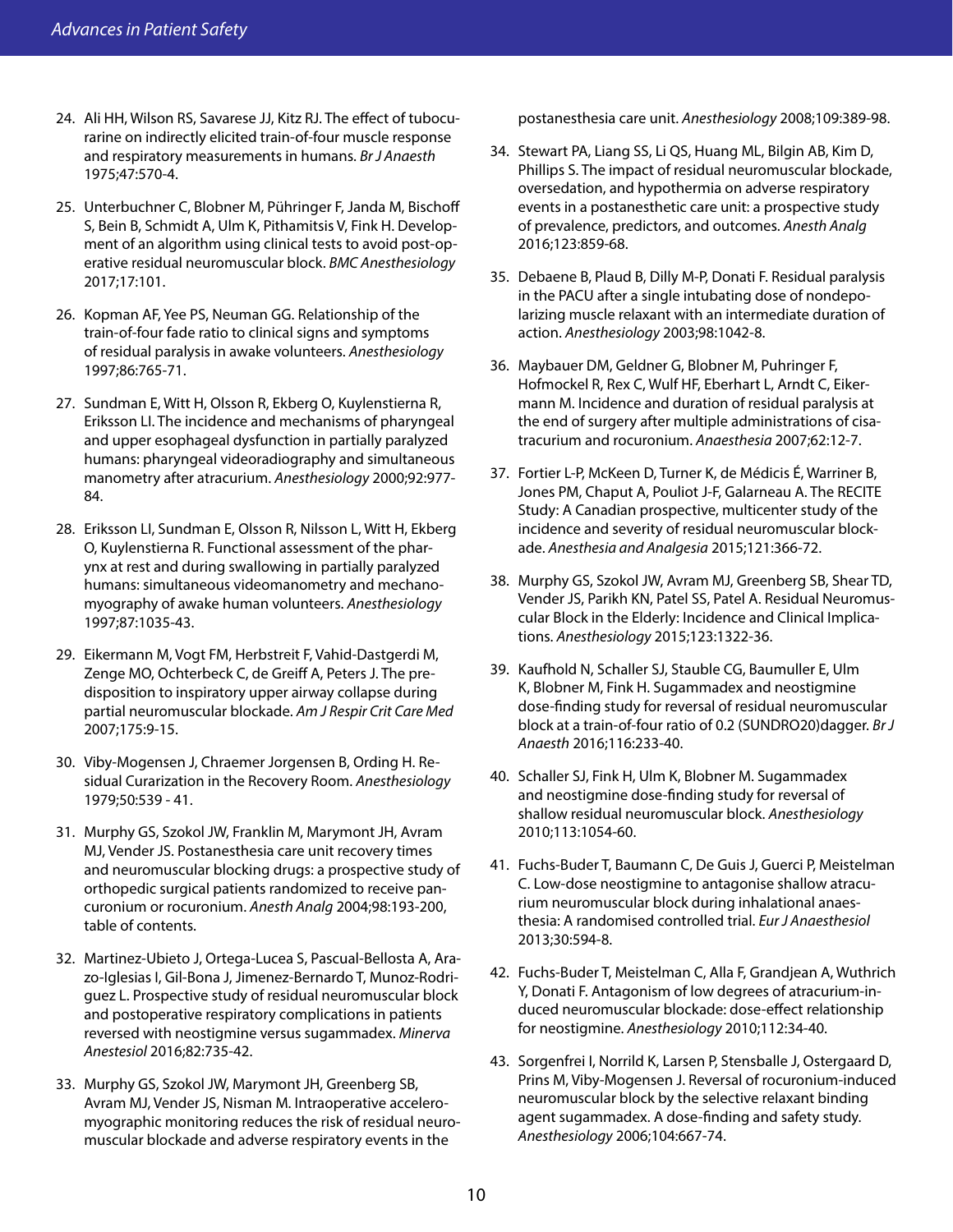- 44. Puhringer FK, Rex C, Sielenkamper AW, Claudius C, Larsen PB, Prins ME, Eikermann M, Khuenl-Brady KS. Reversal of profound, high-dose rocuronium-induced neuromuscular blockade by sugammadex at two different time points: an international, multicenter, randomized, dose-finding, safety assessor-blinded, phase II trial. *Anesthesiology* 2008;109:188-97.
- 45. Muramatsu T, Isono S, Ishikawa T, Nozaki-Taguchi N, Okazaki J, Kitamura Y, Murakami N, Sato Y. Differences of recovery from rocuronium-induced deep paralysis in response to small doses of sugammadex between elderly and nonelderly patients. *Anesthesiology* 2018.
- 46. Jones RK, Caldwell JE, Brull SJ, Soto RG. Reversal of profound rocuronium-induced blockade with sugammadex: a randomized comparison with neostigmine. *Anesthesiology* 2008;109:816-24.
- 47. Herring WJ, Woo T, Assaid CA, Lupinacci RJ, Lemmens HJ, Blobner M, Khuenl-Brady KS. Sugammadex efficacy for reversal of rocuronium- and vecuronium-induced neuromuscular blockade: A pooled analysis of 26 studies. *J Clin Anesth* 2017;41:84-91.
- 48. Ripke F, Fink H, Blobner M. Concepts for the avoidance of residual neuromuscular blockades after the administration of nondepolarizing muscle relaxants. *Anasth Intensivmed*  2014;55:564-76.
- 49. Magorian TT, Lynam DP, Caldwell JE, Miller RD. Can early administration of neostigmine, in single or repeated doses, alter the course of neuromuscular recovery from a vecuronium-induced neuromuscular blockade? *Anesthesiology* 1990;73:410-4.
- 50. de Menezes CC, Peceguini LA, Silva ED, Simoes CM. Use of sugammadex after neostigmine incomplete reversal of rocuronium-induced neuromuscular blockade. Revista brasileira de anestesiologia 2012;62:543-7.
- 51. Kotake Y, Ochiai R, Suzuki T, Ogawa S, Takagi S, Ozaki M, Nakatsuka I, Takeda J. Reversal with sugammadex in the absence of monitoring did not preclude residual neuromuscular block. *Anesth Analg* 2013;117:345-51.
- 52. Harper NJN, Wallace M, Hall IA. Optimum Dose of Neostigmine at Two Levels of Atracurium-Induced Neuromuscular Block. *BJ of Anaesthesi*a 1994;72:82-5.
- 53. Liang SS, Stewart PA, Phillips S. An ipsilateral comparison of acceleromyography and electromyography during recovery from nondepolarizing neuromuscular block under general anesthesia in humans. *Anesth Analg* 2013;117:373- 9.
- 54. Todd MM, Hindman BJ, King BJ. The implementation of quantitative electromyographic neuromuscular monitor-

ing in an academic anesthesia department. *Anesth Analg* 2014;119:323-31.

- 55. Johnson MJ, May CR. Promoting professional behaviour change in healthcare: what interventions work, and why? A theory-led overview of systematic reviews. *BMJ Open*  2015;5:e008592.
- 56. Mostofian F, Ruban C, Simunovic N, Bhandari M. Changing physician behavior: What works? *Am J Manag Care* 2015;21:75-84.
- 57. Rudolph MI, Chitilian HV, Ng PY, Timm FP, Agarwala AV, Doney AB, Ramachandran SK, Houle TT, Eikermann M. Implementation of a new strategy to improve the peri-operative management of neuromuscular blockade and its effects on postoperative pulmonary complications. *Anaesthesia* 2018;73:1067-78.
- 58. Schmidt U, Eikermann M. Organizational aspects of difficult airway management: think globally, act locally. *Anesthesiology* 2011;114:3

# **Continuing Education (CME)**

This activity has been planned and implemented in accordance with the accreditation requirements and policies of the Accreditation Council for Continuing Medical Education (ACCME) through the joint providership of SynAptiv and Saxe Healthcare Communications. SynAptiv is accredited by the ACCME to provide continuing medical education for physicians. SynAptiv designates this live activity for a maximum of 2 AMA PRA Category 1 Credit™. Physicians should claim only the credit commensurate with the extent of their participation in the activity.

# **Continuing Education (CNE/CRCE)**

Saxe Healthcare Communications is accredited as a provider for continuing education. Provider approved by California Board of Nursing. Provider #14477 and the Florida Board of Nursing Provider # 50-17032

This program has been approved for 2.0 contact hours Continuing Respiratory Care Education (CRCE) credit by the American Association of Respiratory Care.